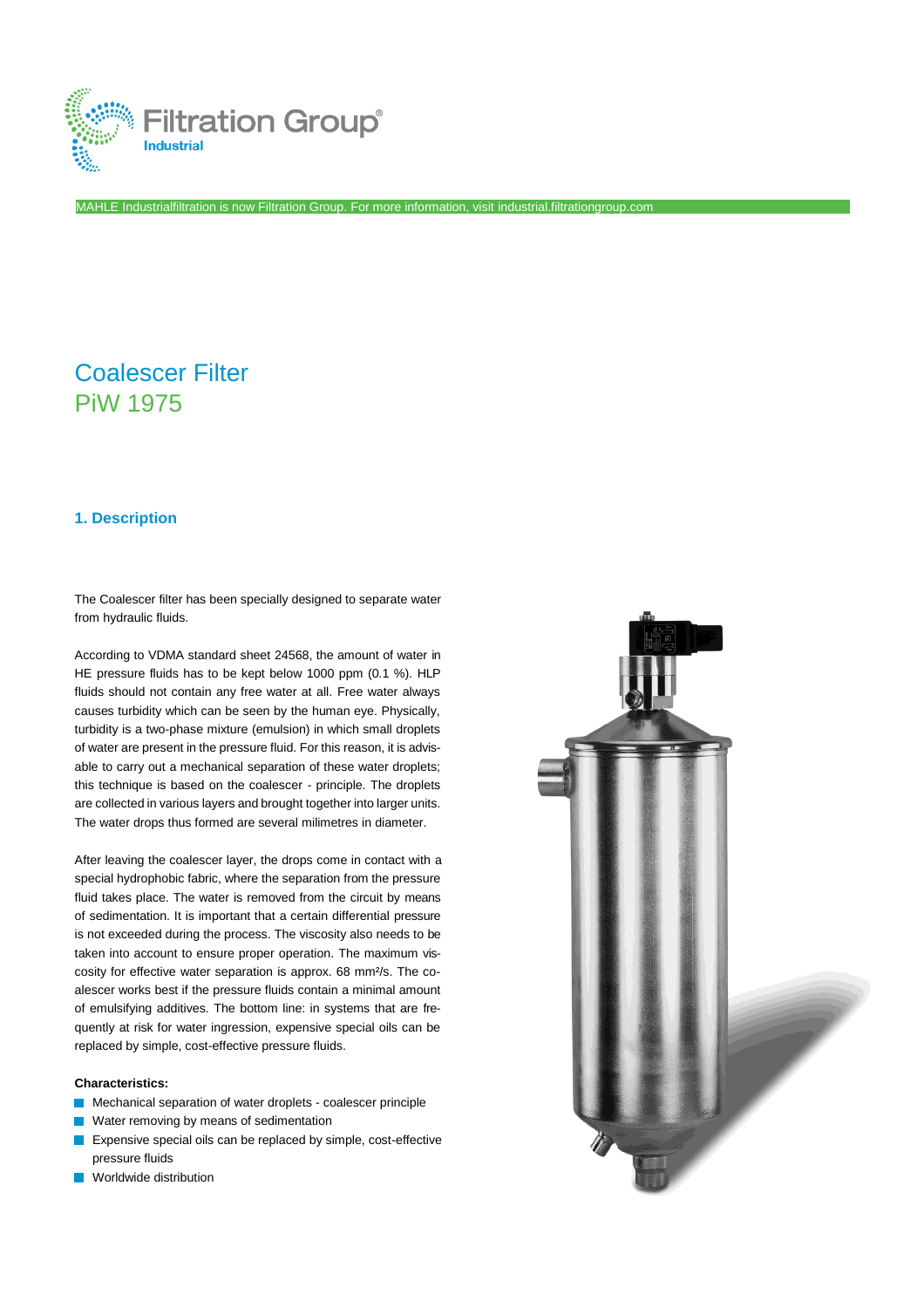

 $x =$  flow rate in  $1/m$ in

# **2. Flow rate 3. Water solubility**



1\* VDMA-threshold

# **4. Quality assurance**

Filtration Group filters and filter elements are produced according to the following international standards:

| Norm         | <b>Designation</b>                                                                                        |  |
|--------------|-----------------------------------------------------------------------------------------------------------|--|
| DIN ISO 2941 | Hydraulic fluid power filter elements; verification of collapse/burst resistance                          |  |
| DIN ISO 2942 | Hydraulic fluid power filter elements; verification of fabrication integrity                              |  |
| DIN ISO 2943 | Hydraulic fluid power filter elements; verification of material compatibility with fluids                 |  |
| DIN ISO 3723 | Hydraulic fluid power filter elements; method for end load test                                           |  |
| DIN ISO 3724 | Hydraulic fluid power filter elements; verification of flow fatigue characteristics                       |  |
| ISO 3968     | Hydraulic fluid power filters: evaluation of pressure drop versus flow characteristics                    |  |
| ISO 10771.1  | Fatigue pressure testing of metal containing envelopes in hydraulic fluid applications                    |  |
| ISO 16889    | Hydraulic fluid power filters; multipass method for evaluation filtration performance of a filter element |  |

# **5. Symbols**

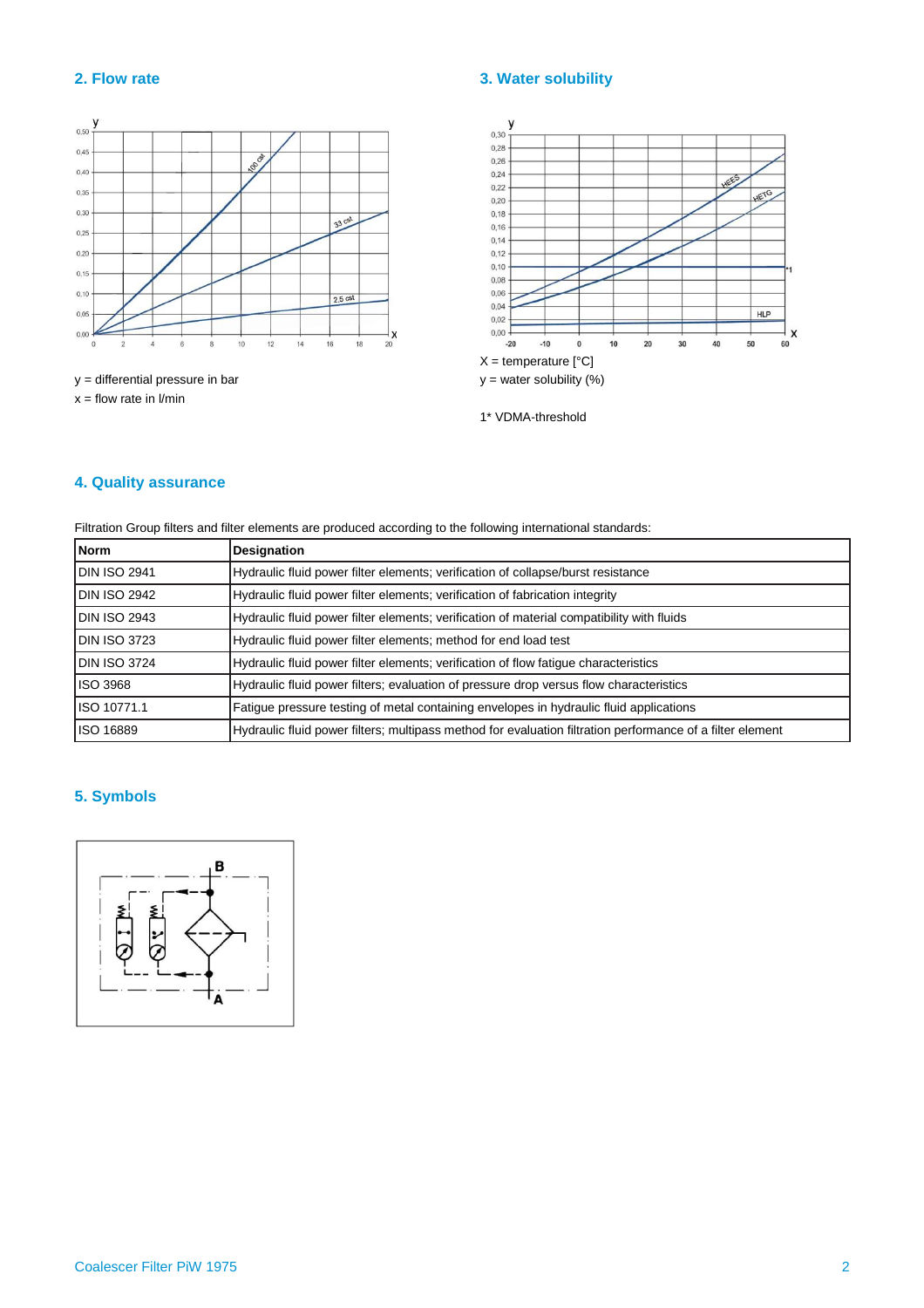# **6. Order number**

| <b>Housing Design</b>                      | <b>Spare parts</b>      |
|--------------------------------------------|-------------------------|
| complete with visual/electrical indicator, | Type: 853 275 Coalescer |
| I demister and coalescer element           | Order number: 76345300  |
| Type: PiW 1975/E-Coalescer                 |                         |
| Order number: 76334031                     |                         |

# **7. Technical specifications**

| Design:                                   | line mounting filter                  |  |  |
|-------------------------------------------|---------------------------------------|--|--|
| Nominal pressure:                         | 6 bar (90 psi)                        |  |  |
| Test pressure:                            | 8 bar (110 psi)                       |  |  |
| Temperature range:                        | $-10$ °C to $+80$ °C                  |  |  |
|                                           | (other temperature ranges on request) |  |  |
| Filter housing material:                  | St                                    |  |  |
| Sealing material:                         | NBR/Cu                                |  |  |
| Maintenance indicator setting:            | $\Delta p$ 1.2 bar $\pm$ 0.2 bar      |  |  |
| Electrical data of maintenance indicator: |                                       |  |  |
| Maximum voltage:                          | 250 V AC/200 V DC                     |  |  |
| Maximum current:                          | 1 A                                   |  |  |
| Contact load:                             | 70 W                                  |  |  |
| Type of protection:                       | IP 65 in inserted                     |  |  |
|                                           | and secured status                    |  |  |
| Contact:                                  | normally open/closed                  |  |  |
| Cable sleave:                             | M 20 x 1.5                            |  |  |

The switching function can be changed by turning the electric upper part by 180° (normally closed contact or normally open contact). The state on delivery is a normally closed contact. By inductivity in the direct current circuit the use of suitable protection circuit should be considered. Further maintenance indicator details and designs are available in the maintenance indicator data sheet.

We draw attention to the fact that all values indicated are average values which do not always occur in specific cases of application. Our products are continually being further developed. Values, dimensions and weights can change as a result of this. Our specialized department will be pleased to offer you advice.

We recommend you to contact us concerning applications of our filters in areas governed by the EU Directive 94/9 EC (ATEX 95). The standard version can be used for liquids based on mineral oil (corresponding to the fluids in Group 2 of Directive 97/23 EC Article 9). If you consider to use other fluids please contact us for additional support.

Subject to technical alteration without prior notice.



Out = Outlet \*1 vent screw

In = Inlet

\*2 extension degree 400

- \*3 drain screw G½ drawn 90° shifted
- \*4 SW 36 for filter maintenance

Weight 8 kg

 $\overline{1}$